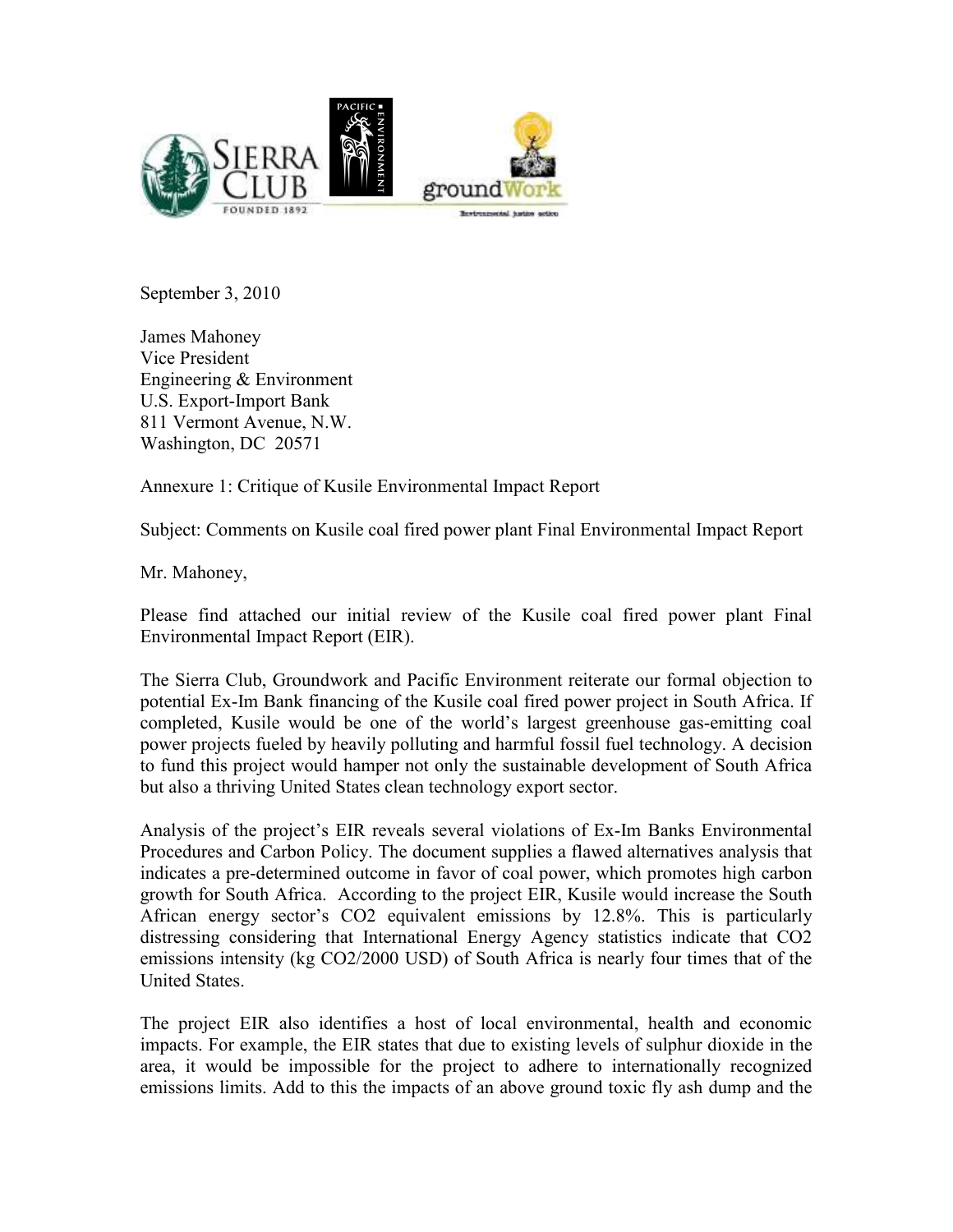lack of adequate mitigation measures for nitrogen oxide emissions, and it becomes clear that this project would cause significant harm to local populations.

In conclusion, violations of Ex-Im Bank's Environmental Procedures and Carbon Policy—including those with global and local impacts—should compel Ex-Im Bank Board of Directors to reject financing for the project. We strongly urge Ex-Im Bank to adhere to its Environmental Procedures and Carbon Policy by rejecting financing for Kusile and by refocusing Ex-Im Bank efforts on environmentally beneficial transactions.

Sincerely,

Doug Norlen Policy Director Pacific Environment

Sunita Dubey Coordinator Groundwork-South Africa (US Office)

John Coequyt Director of International Programs Sierra Club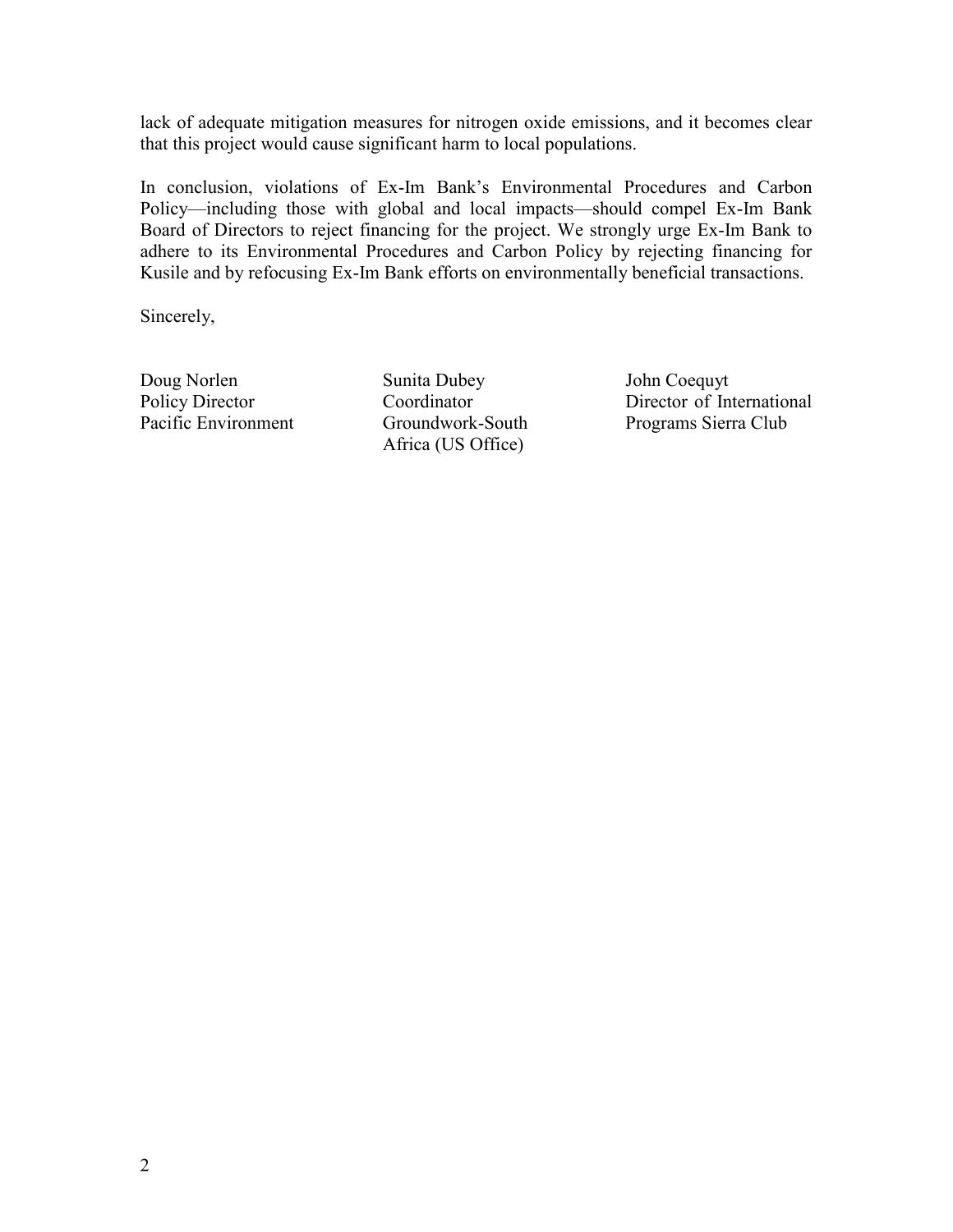## Annexure 1: Critique of the Kusile Final Environmental Impact Report

The following presents findings of an initial review of the Final Environmental Impact Report (EIR) for the 2008 Environmental Impact Assessment Process: Proposed Coal-Fired Power Station and Associated Infrastructure in the Witbank Area (formerly called the Bravo project; now called the Kusile project). This review identifies several violations of the U.S. Export-Import Bank's Environmental Procedures and Carbon Policy. This review includes several sections:

- 1) National Significance of Climate Change Impacts;
- 2) Incomplete Project Description and Environmental Analysis;
- 3) Inadequate Alternatives Analysis;
- 4) Lack of Low Carbon Growth Strategy;
- 5) Community Health, Safety and Socio-Economic Impact;
- 6) Environmental Management Plan.

 $\overline{a}$ 

1) National Significance of Climate Change: According to the project EIR, the projected annual Greenhouse Gas (GHG) equivalent emissions for this single project – 36.8 million tons –"would increase the South African energy sector's CO2 equivalent emissions by some 12.8% and would increase the country's contributions towards the emission of greenhouse gasses by some 9.7%". Despite the immensity of these climate impacts, the EIR dedicated less than two pages of a 158-page document to the subject with no specific direct mitigation measures proposed. The carbon intensity implications of financing this project are clearly not in line with Ex-Im Bank's Carbon Policy.

2) Incomplete Project Description and Environmental Analysis: Ex-Im Bank's Environmental Procedures Annex E: Environmental Impact Assessment Reports (hereafter EIAR Annex E) calls for a project description, including "any offsite investment that may be required (e.g. …raw material and product storage facilities)." The Kusile power plant will source some coal from existing mines, but the bulk is expected to come from Anglo's New Largo project, a 'greenfield' development.<sup>1</sup> The Kusile EIR states that there have been "numerous calls for this EIA process to be integrated with the EIA currently being undertaken for the proposed mine which will supply coal to the power station." The EIR declines to do so, citing various reasons, but concludes that: "[i]t is advised that anyone who wishes to consider the cumulative impacts of both the proposed power station and coal mine involve themselves and participate in both EIA processes." Yet, according to an independent consultant's EIR review, which was provided by Ex-Im Bank, "[t]he two activities are so integrally related that it is difficult to envisage how DEAT or DME [South African authorities] can consider cumulative effects to have been adequately evaluated without the findings of both studies being available and fully integrated. $^{2}$ 

<sup>&</sup>lt;sup>1</sup> The World Bank and Eskom: Banking on Climate Destruction, David Hallowes, Groundwork, December,

<sup>2009,</sup> at pg 15.<br><sup>2</sup> Independent Review – Eskom's Proposed Coal Fired Power Station in the Witbank Area, Mark Wood Consultants, 16 February, 2007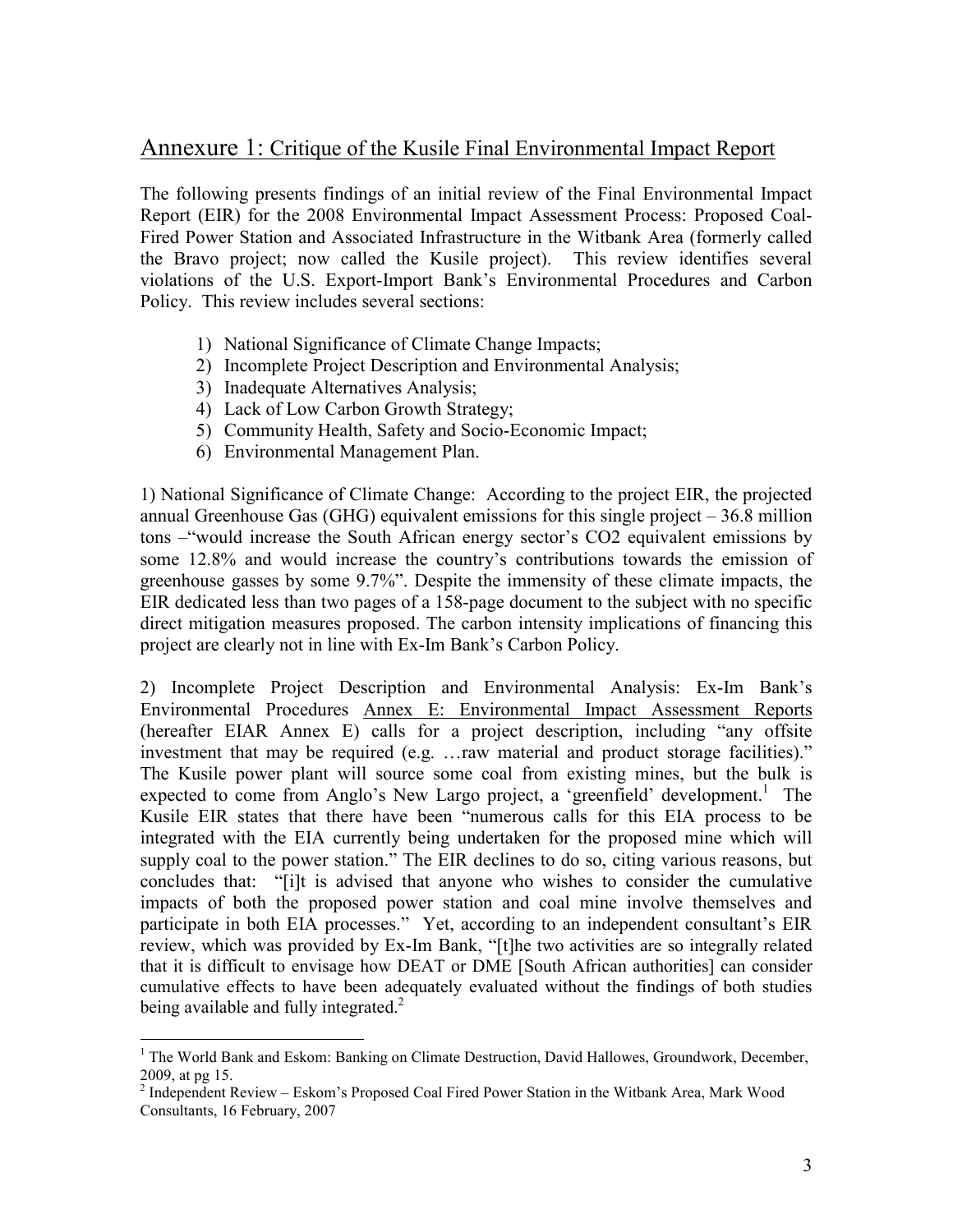Given international best practice and Ex-Im Bank's inclusion of offsite concerns in EIAR Annex E, Ex-Im Bank must require that the potential environmental and social impacts (including cumulative impacts) of the proposed offsite mine be fully integrated and included in Ex-Im Bank's policy compliance due diligence, and that the EIA for the mine be disclosed by Ex-Im Bank for public comment.

3) Inadequate Alternatives Analysis: EIAR Annex E calls for an analysis of alternatives—including the "without project" alternative. According to the EIR, eight project sites were considered—including a "no-go" alternative.

The EIR arbitrarily dismisses the "without project" or "no go" alternative, stating: "South Africa is expected to require additional baseload generating capacity by 2010 and beyond. The 'no-go' alternative is likely to result in these electricity requirements not being met, with concomitant potentially significant impacts from an economic and social perspective for South Africa." From this, the reader is expected to conclude that coal is the only potential source of power available and the absence will result in "electricity requirements not being met." This appears to be more of anti-alternative polemic than a thoughtful "without project" analysis and it ignores the possibility that there is much potential in South Africa to utilize renewable energy and energy efficiency.

According to the EIR, criteria used to prioritize site selection include:

- Operational logistics distance from coal, reliability of supply;
- Land use current use, future use, existing infrastructure, tourism potential;
- Geology/Geomorphology topography, founding conditions, groundwater contamination potential;
- Ecology indigenous terrestrial and aquatic habitat;
- Local air quality proximity and vulnerability of potentially affected communities; and
- Socio-economics social issues, job creation, tourism, safety and security, aesthetics.

Most of these criteria relate to proposed project sites. However, EIAR Annex E calls for an analysis of alternatives based on more than just site-related criteria—it includes an analysis of alternative technology which, for energy projects, includes renewable energy technologies. Yet, the EIR only compares Kusile with other types of coal power plants not other types of energy generation technology. Moreover, Annex E calls for additional analysis that was not performed by the EIR, including:

"The feasibility of mitigating these impacts; their capital and recurrent costs; their suitability under local conditions; and their institutional, training and monitoring requirements. For each of the alternatives, quantifies the environmental impacts to the extent possible, and attaches economic values where feasible. States the basis for selecting the particular project design proposed and justifies recommended emission levels and approaches to pollution prevention and abatement."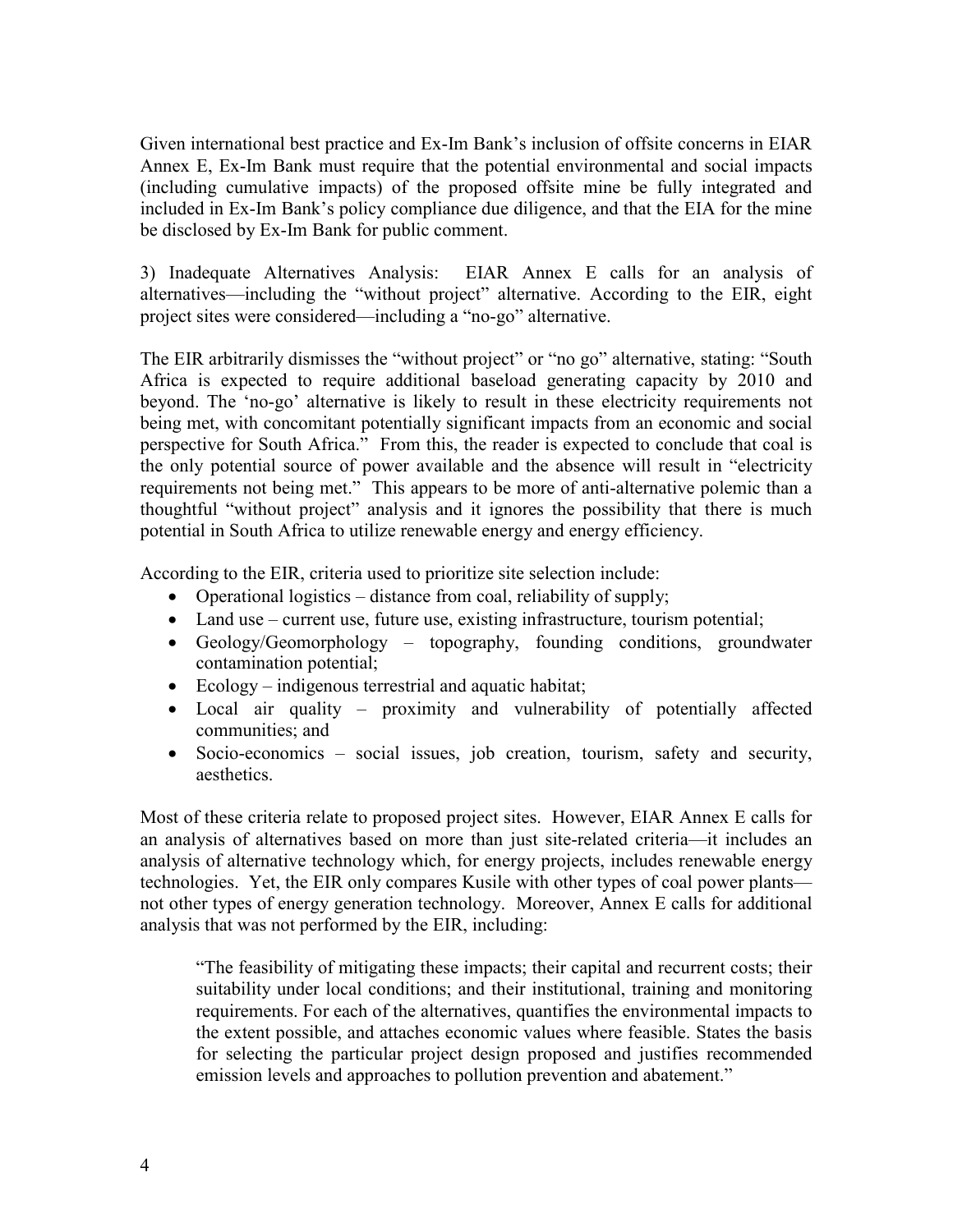The EIR's cursory analysis of alternatives—which excludes analysis of renewable energy alternatives—indicates that the project sponsors made a decision before the EIR was conducted that prejudices the outcome of the EIR. This, together with the lack of the additional qualitative and quantitative analysis requirements described above demonstrates that the EIR contravenes both the letter and the intent of Ex-Im Bank's Environmental Procedure requirements.

Further, Ex-Im Bank's Carbon Policy Annex G: Supplemental Guidelines for High Carbon Intensity Projects (Carbon Policy Annex G) requires that the buyer provide the following additional alternatives analysis:

Alternatives Analysis: The buyer must provide a satisfactory analysis of project alternatives demonstrating that available low carbon intensity technologies were considered prior to the project selection. The analysis should demonstrate that the selection of the project, including the fuel type, represents the least cost alternative available. The buyer should take into account current and projected costs associated with CO2 production, such as fees, taxes or regulatory compliance costs. Finally, the analysis shall contain an evaluation of technically and financially feasible cost-effective options to reduce or offset project-related CO2 emissions during the project's operation.

According to Annex G, this information must be provided by the buyer to Ex-Im Bank for inclusion in Ex-Im Bank staff's Enhanced Due Diligence Memorandum that is to be sent to the Ex-Im Bank Board of Directors. The Board of Directors will then:

[D]ecide whether the Bank should proceed with a full review (including a complete environmental review) of the transaction, and whether to impose any conditions relating to the project's production of greenhouse gas emissions.

The Kusile EIR was completed in 2007. Thus, any alternatives analysis that the buyer now provides in an attempt to comply with Ex-Im Bank's Environmental Procedures and Carbon Policy will have a prejudiced outcome based on the pre-existing decision to move forward with coal power—rather than an analysis that is required to be "considered prior to the project selection." This demonstrates that the Kusile EIR, and indeed the Kusile project are irrevocably in contravention with letter and intent of Ex-Im Bank's Environmental Procedures and Carbon Policy.

4) Lack of Low Carbon Growth Strategy: Ex-Im Bank's Carbon Policy Annex G requires that "[t]he host country shall have developed a Low Carbon Growth Plan or Strategy and the project must be consistent with the results and objectives of that Plan." Yet, the South African Government is heading in the opposite direction, prioritizing high carbon growth with high intensity energy (including an extensive increase of coal) as a driver. South Africa is already among the world's largest per capita greenhouse gas emitters, with the CO2 emissions intensity four times that  $USA<sup>3</sup>$ . What's more, emissions from Kusile will likely preclude the Government of South Africa from

 $\overline{a}$ <sup>3</sup> http://iea.org/stats/index.asp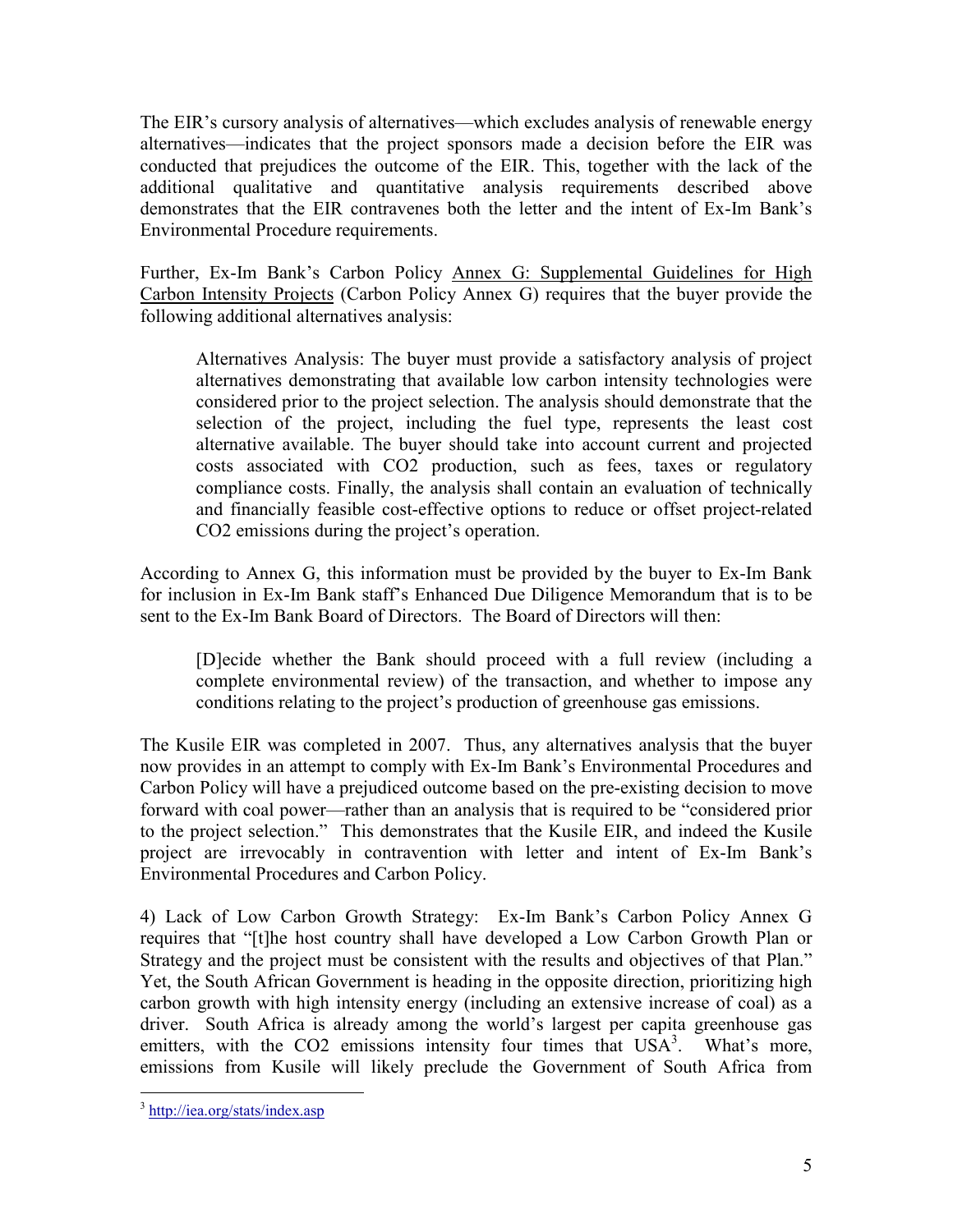achieving its stated desire to reduce greenhouse gas emissions by  $34\%$  by  $2020^4$ . This demonstrates a prima facie violation of Ex-Im Bank's Carbon Policy, requiring that Ex-Im Bank Board of Director's enhanced due diligence results in a decision to reject consideration of financing for the project.

4) Community Health, Safety and Socio-Economic Impact: The EIR states that the construction of the Kusile project will involve the introduction of between 2,000 and 6,000 people to the construction site area. Construction projects of this enormity usually involve an influx of large numbers of construction workers into local areas which are typically unprepared to deal with associated impacts. Too often the result is housing shortages, inflation in costs for housing, food and many essential products, heavy burdens on local community infrastructure, including energy, water, sewage, health and safety services, roads, increased air pollution, the potential for increased violence and the spread of sexually transmitted disease.

The Kusile EIR acknowledges some of these impacts, yet in some instances proposes only vague mitigation measures and in other instances no mitigation. For example, the EIR acknowledges that "people will be looking for property to buy or rent, which could push the prices up in the area, making the market inaccessible for the locals." Yet, there is no mitigation measure required, such as the provision of adequate company housing and other human services for all expected workers that could prevent the acute negative impacts to surrounding communities and areas.

The EIR acknowledges that HIV/AIDS has reached pandemic proportions in South Africa and that the influx of construction and operations workers to the Kusile power plant may bring with it "a greater rate of HIV infections and greater pressure on the Gauteng and Mpumalanga Health departments to manage and care for HIV infected people in their areas." The EIR acknowledges that "health care facilities will be required, such as clinics, and staff such as doctors and nurses will be required to staff these facilities in the area." However, the EIR states that the government's provision of necessary increased levels of essential services is likely to be very slow, "resulting in greater impact for those established in the area, and the new arrivals." While this may be accurate, it reflects an attempt to externalize negative project impacts and mitigation measures to unprepared local governments—which should instead be internalized and prevented by the project sponsors. This demonstrates a violation of EIAR Annex E requirement for an Environmental Management Plan that "describes mitigation, monitoring and institutional measures to be taken during construction and operation to eliminate adverse impacts, offset them, or reduce them to acceptable levels."

Depending on final site decisions, the plant would require the relocation of 27-43 families (around 300 people). With the aid of the Expropriation Act, Eskom can determine "appropriate" compensation value for the land required for the project. In a particularly cynical and Orwellian fashion the EIR suggests leasing back expropriated land to displaced farmers as a "mitigation measure" to reduce the economic impact. Moreover,

 4 "Summary of GHG Reduction Pledges Put Forward by Developing Countries", WRI, 2009. http://pdf.wri.org/summary\_of\_non\_annex1\_pledges\_2010-06.pdf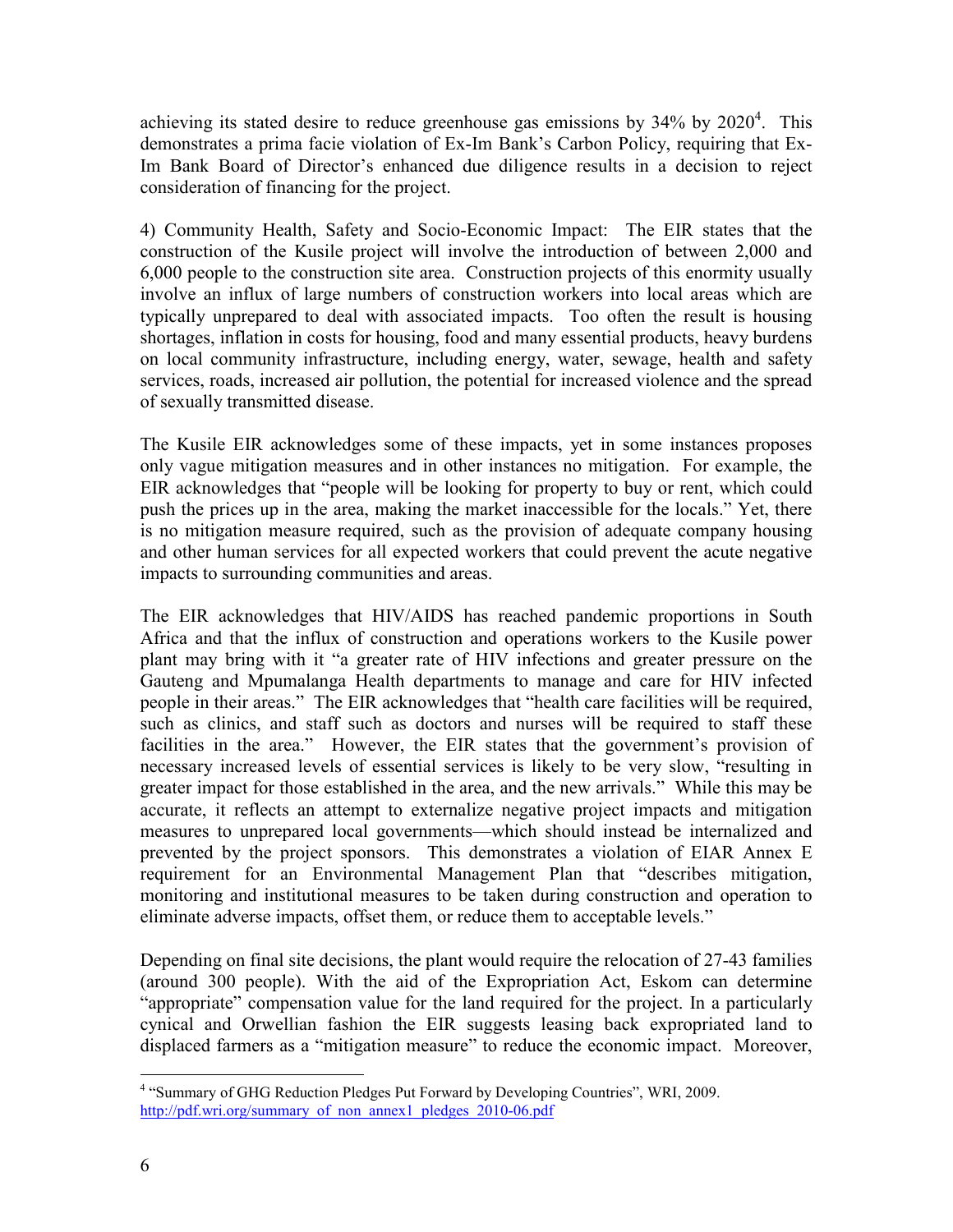the project would be required to comply with IFC Performance Standard 5: Land Acquisition and Involuntary Resettlement. Yet, the EIR commits only a few cursory paragraphs to the topic, which do not describe Performance Standard 5 requirements (including a Resettlement Action Plan), much less demonstrate compliance with them. This shows a violation of Performance Standard 5. Meanwhile, the omission of any discussion of the applicability of IFC Performance Standard 5 is itself a violation of EIAR Annex E, which requires the EIR to discuss the policy, legal, and administrative framework within which the EIR is carried out. Indeed, the EIR scarcely describes any World Bank/IFC policies to which the project is required to adhere.

Despite the fact that the plant is being built in the name of poor South Africans the projects EIR states that less than 50% of the economic benefit will be accrued to South Africa as more than half of project financing will be spent on imported equipment and hiring of foreign specialists. In addition, the poor in South Africa consume less than 5% of grid connected power, in contrast to the 38 largest corporations that consume 40%. In reality, the poor are paying far more for their electricity than export-oriented metals and mining industries that overwhelmingly benefit from these projects while repatriating the vast bulk of their profits abroad.

Air Pollution: Kusile is situated in the "the Highveld Priority Area," which is declared a national air pollution hotspot in terms of Section 18(1) of the National Environmental Management: Air Quality Act 2004 (Act No. 39 of 2004)  $(AQA)$ <sup>5</sup> The area contains several sources of air pollution, including a range of industrial, mining and agricultural activities including: power stations; timber and related industries; metal smelters; petrochemical plants; brick and stone works; mines (primarily coal mines); fertilizer and chemical producers; explosives producers; charcoal producers; and other small additional industrial operations. Furthermore, many households still utilise coal as an energy carrier. Kusile would worsen the already deteriorated air quality of that area and increase the negative health impacts in the area. According to an independent consultant's review of the EIR, which was provided by Ex-Im Bank, "[t]he NEM-AQA SO2 ambient air quality standards are already exceeded in the area in which the alternative sites are situated. The air quality is assumed to be equally degraded for all of these sites. (Eskom, Final Site Selection Report, page13) and none of them, therefore, can be considered to be a suitable alternative if compliance with NEM-AQA is a site selection criterion."<sup>6</sup>

According to an air quality impact assessment report provided to Ex-Im Bank "Emissions from the existing Kendal Power Station [another power station in the area] are predicted to be responsible for exceedances of SA standards particularly downwind of the facility. Given this baseline it is evident that no future development resulting in sulphur dioxide emissions within the same area can be in compliance with the SA standard….Even given

<sup>&</sup>lt;sup>5</sup> See R12,5m air pollution project under way, Petronel Smit, Engineering News, 30 October, 2009, available at http://www.engineeringnews.co.za/article/measurement-of-air-pollution-hot-spots-under-way-2009-10-30

<sup>&</sup>lt;sup>6</sup> Independent Review - Eskom's Proposed Coal Fired Power Station in the Witbank Area, Mark Wood Consultants, 16 February, 2007.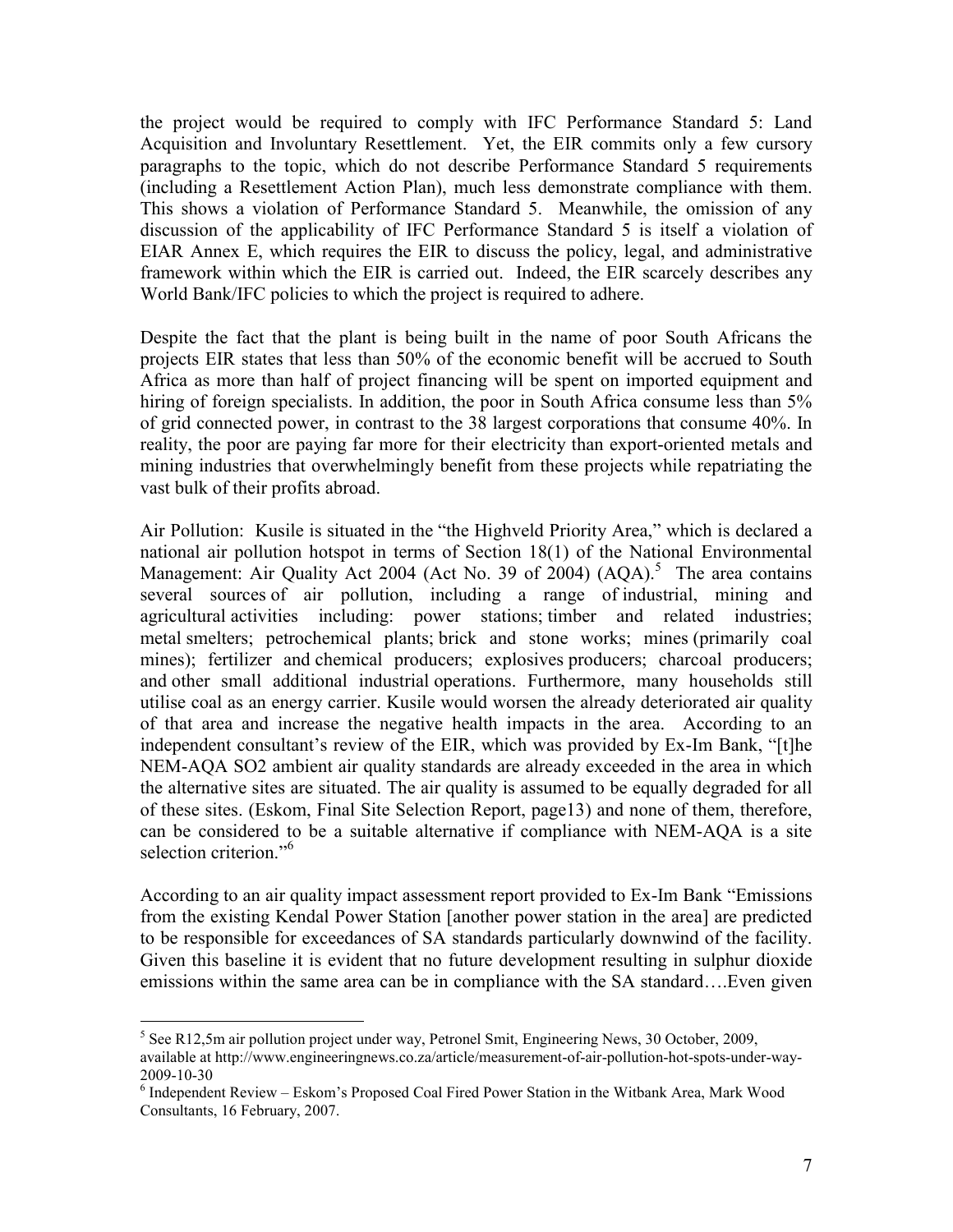a 90% control efficiency for all power station configurations, cumulative sulphur dioxide concentrations would exceed the SA 10-minute standard at the maximum impact zone and at Phola and the SA daily standard in the maximum impact zone and Phola – primarily due to emissions from the existing Kendal Power Station.*.*" 7

Sulphur dioxide – According to the U.S. Environmental Protection Agency, SOx, including SO2 contributes to serious cardiovascular and respiratory illnesses such as asthma and heart disease, and can cause premature death $8$ . The project EIR demonstrates that the current ambient background Sulphur levels already far exceed permitted levels. Therefore, the project will only serve to add to these dangerously high levels rendering the area even more unable to comply with internationally recognized limits for toxic sulphur emissions. According to an EIR, "The exceedances [of existing sources] were a factor of 6 times above hourly SO2 limits, for more than 200 hours per year; and 20 to 30 days per year…making it challenging for cumulative concentrations to be within limits regardless of the site selected, the stack height or the SO2 control efficiency implemented… even for the best case scenario, exceedances still increased by some 30% above the future base case scenario…Impacts on human health as a result of the additional emissions of SO2 are therefore deemed to have a high (-ve) significance."

Toxic fly ash – Coal ash from coal burning contains heavy metals and other toxics such as arsenic, chromium, lead and mercury, which in the U.S. has been linked to cancer, and neurological and developmental disorders.<sup>9,10,11</sup>. Fly ash is type of coal ash. Approximately 1,000 ha of land would be required to accommodate a toxic above ground fly ash dump for the life of the coal fired power station i.e.  $40 - 50$  years. According to the EIR, this dump, and along with other project elements, "could have direct and indirect impacts on the aquatic environment… The impact…would have a high magnitude and long term duration. Accordingly a high…significance impact is anticipated."

Nitrogen oxides – NOx can mix with other compounds to produce volatile substances and can cause or worsen respiratory and cardiovascular illnesses such as emphysema, bronchitis, and heart disease, increasing hospital emissions and premature  $death<sup>12</sup>$ . According to an air quality impact assessment provided to Ex-Im Bank, "Kendal Power Station contributes to ambient nitrogen oxide and nitrogen dioxide concentrations in the region, with short-term international air quality limit exceedances predicted, to occur over sections in the study area." Thus, Kusile would add to these exceedances, and "[p]redicted NO2 hourly concentrations were predicted to exceed SA nitric oxides standard and the SANS/EC limit respectively (including cumulative concentrations due to

 $\overline{a}$ 

 $<sup>7</sup>$  Air Quality Impact Assessment for the Proposed New Coal-Fired Power Station (Kendal North) in the</sup> Witbank Area, October 2006, Airshed Planning Professionals (Pty) Ltd., at pg. vi, vii.

<sup>&</sup>lt;sup>8</sup> "Heath Impacts of Sulphur Dioxide", US EPA. 2009. http://www.epa.gov/air/sulphurdioxide/health.html 9 Lombardi, Kristen, *Coal Ash: The Hidden Story*, The Center for Public Integrity, 2009. http://www.publicintegrity.org/articles/entry/1144

<sup>&</sup>lt;sup>10</sup> Tennessee Coal Ash Spill Revives Issues of its Hazards, Shaila Dewan, New York Times, November 25, 2008, available at http://www.nytimes.com/2008/12/25/world/americas/25iht-25sludge.18914065.html

<sup>&</sup>lt;sup>11</sup> Coal's Ash is On The Line, Lyndsay Moseley, Sierra Club Compass, available at http://sierraclub.typepad.com/compass/2009/09/coals-ash-is-on-the-line.html

<sup>&</sup>lt;sup>12</sup> "Heath Impacts of Sulphur Dioxide", US EPA. 2009. http://www.epa.gov/air/nitrogenoxides/health.html